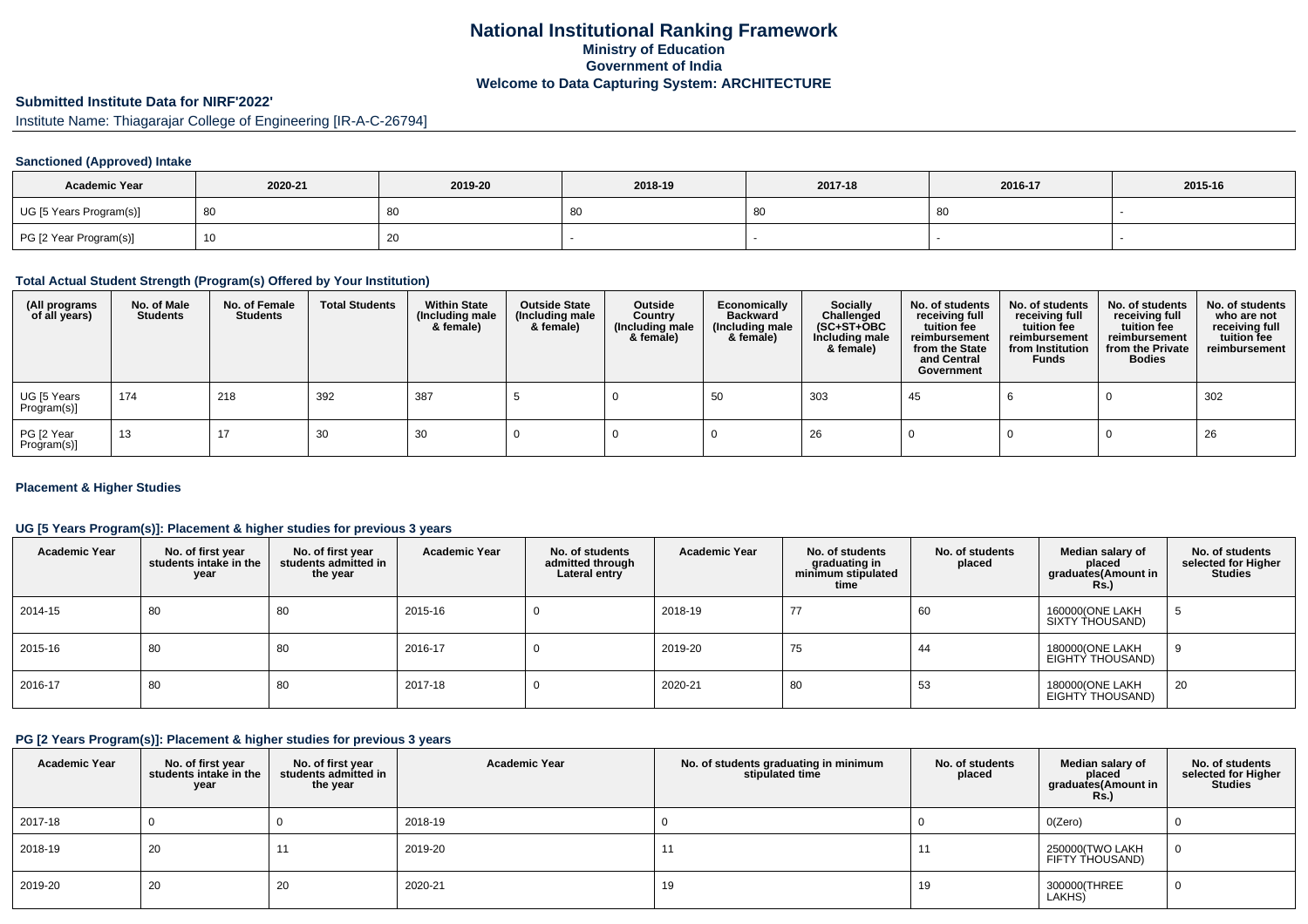#### **Financial Resources: Utilised Amount for the Capital expenditure for previous 3 years**

| <b>Academic Year</b>                                       | 2020-21                                        | 2019-20                                                                                              | 2018-19                                       |  |
|------------------------------------------------------------|------------------------------------------------|------------------------------------------------------------------------------------------------------|-----------------------------------------------|--|
|                                                            | <b>Utilised Amount</b>                         | <b>Utilised Amount</b>                                                                               | <b>Utilised Amount</b>                        |  |
|                                                            |                                                | Annual Capital Expenditure on Academic Activities and Resources (excluding expenditure on buildings) |                                               |  |
| Library                                                    | 676994 (SIX LAKHS THIRTY SIX THOUSAND NINE     | 617527 (SIX LAKHS SEVENTEEN THOUSAND FIVE                                                            | 643977 (SIX LAKHS FORTY THREE THOUSAND NINE   |  |
|                                                            | HUNDRED NINETY FOUR)                           | HUNDRED AND TWENTY SEVEN )                                                                           | HUNDRED AND SEVENTY SEVEN)                    |  |
| New Equipment for Laboratories                             | 967100 (NINE LAKH SIXTY SEVEN THOUSAND AND ONE | 536140 (FIVE LAKH THIRTY SIX THOUSAND ONE                                                            | 863990 (EIGHT LAKHS SIXTY THREE THOUSAND NINE |  |
|                                                            | HUNDRED)                                       | HUNDRED AND FORTY)                                                                                   | HUNDRED AND NINETY)                           |  |
| Studios                                                    | 385901 (THREE LAKHS EIGHTY FIVE THOUSAND NINE  | 2402306 (TWENTY FOUR LAKHS TWO THOUSAND THREE                                                        | 1623103 (SIXTEEN LAKHS TWENTY THREE THOUSAND  |  |
|                                                            | HUNDRED AND ONE)                               | HUNDRED AND SIX)                                                                                     | ONE HUNDRED AND THREE)                        |  |
| Other expenditure on creation of Capital Assets (excluding | 241251 (TWO LAKHS FOURTY ONE THOUSANDS TWO     | 343356 (THREE LAKHS FORTY THREE THOUSAND THREE                                                       | 324910 (THREE LAKHS TWENTY FOUR THOUSAND NINE |  |
| expenditure on Land and Building)                          | HUNDRED AND FIFTY ONE )                        | HUNDRED AND FIFTY SIX)                                                                               | HUNDRED AND TEN)                              |  |

#### **Financial Resources: Utilised Amount for the Operational expenditure for previous 3 years**

| Academic Year                                                                                                                                                                                   | 2020-21                                                                                    | 2019-20                                                                                   | 2018-19                                                                                      |  |  |  |  |  |  |
|-------------------------------------------------------------------------------------------------------------------------------------------------------------------------------------------------|--------------------------------------------------------------------------------------------|-------------------------------------------------------------------------------------------|----------------------------------------------------------------------------------------------|--|--|--|--|--|--|
|                                                                                                                                                                                                 | <b>Utilised Amount</b>                                                                     | <b>Utilised Amount</b>                                                                    | <b>Utilised Amount</b>                                                                       |  |  |  |  |  |  |
|                                                                                                                                                                                                 | <b>Annual Operational Expenditure</b>                                                      |                                                                                           |                                                                                              |  |  |  |  |  |  |
| Salaries (Teaching and Non Teaching staff)                                                                                                                                                      | 14973319 (ONE CRORE FORTY NINE LAKHS SEVENTY<br>THREE THOUSAND THREE HUNDRED AND NINETEEN) | 12813228 (ONE CRORE TWENTY EIGHT LAKHS THIRTEEN<br>THOUSAND TWO HUNDRED AND TWENTY EIGHT) | 15387293 (ONE CRORE FIFTY THREE LAKHS EIGHTY<br>SEVEN THOUSAND TWO HUNDRED AND NINETY THREE) |  |  |  |  |  |  |
| Maintenance of Academic Infrastructure or consumables and<br>other running expenditures (excluding maintenance of hostels<br>and allied services, rent of the building, depreciation cost, etc) | 1858191 (EIGHTEEN LAKHS FIFTY EIGHT THOUSAND ONE<br>HUNDRED AND NINETY ONE)                | 4106510 (FORTY ONE LAKHS SIX THOUSAND FIVE<br>HUNDRED AND TEN)                            | 7264173 (SEVENTY TWO LAKHS SIXTY FOUR THOUSAND<br>ONE HUNDRED AND SEVENTY THREE)             |  |  |  |  |  |  |
| Seminars/Conferences/Workshops                                                                                                                                                                  | 92477 (NINETY TWO THOUSAND FOUR HUNDRED AND<br>SEVENTY SEVEN)                              | 201020 (TWO LAKHS ONE THOUSAND AND TWENTY)                                                | 216698 (TWO LAKHS SIXTEEN THOUSAND SIX HUNDRED<br>AND NINETY EIGHT)                          |  |  |  |  |  |  |

#### **Sponsored Research Details**

| <b>Financial Year</b>                    | 2020-21                                     | 2019-20             | 2018-19                                                       |
|------------------------------------------|---------------------------------------------|---------------------|---------------------------------------------------------------|
| Total no. of Sponsored Projects          |                                             |                     |                                                               |
| Total no. of Funding Agencies            |                                             |                     |                                                               |
| Total Amount Received (Amount in Rupees) | 1070904                                     | 1200000             | 224581                                                        |
| Amount Received in Words                 | Ten Lakh Seventy Thousand Nine Hundred Four | <b>TWELVE LAKHS</b> | TWO LAKHS TWENTY FOUR THOUSAND FIVE HUNDRED<br>AND EIGHTY ONE |

## **Consultancy Project Details**

| <b>Financial Year</b>                    | 2020-21                                             | 2019-20                                                           | 2018-19                  |
|------------------------------------------|-----------------------------------------------------|-------------------------------------------------------------------|--------------------------|
| Total no. of Consultancy Projects        |                                                     |                                                                   |                          |
| Total no. of Client Organizations        |                                                     |                                                                   |                          |
| Total Amount Received (Amount in Rupees) | 1454140                                             | 1288362                                                           | 1040000                  |
| Amount Received in Words                 | Fourteen Lakh Fifty Four Thousand One Hundred Forty | TWELVE LAKHS EIGHTY EIGHT THOUSAND THREE<br>HUNDRED AND SIXTY TWO | TEN LAKHS FORTY THOUSAND |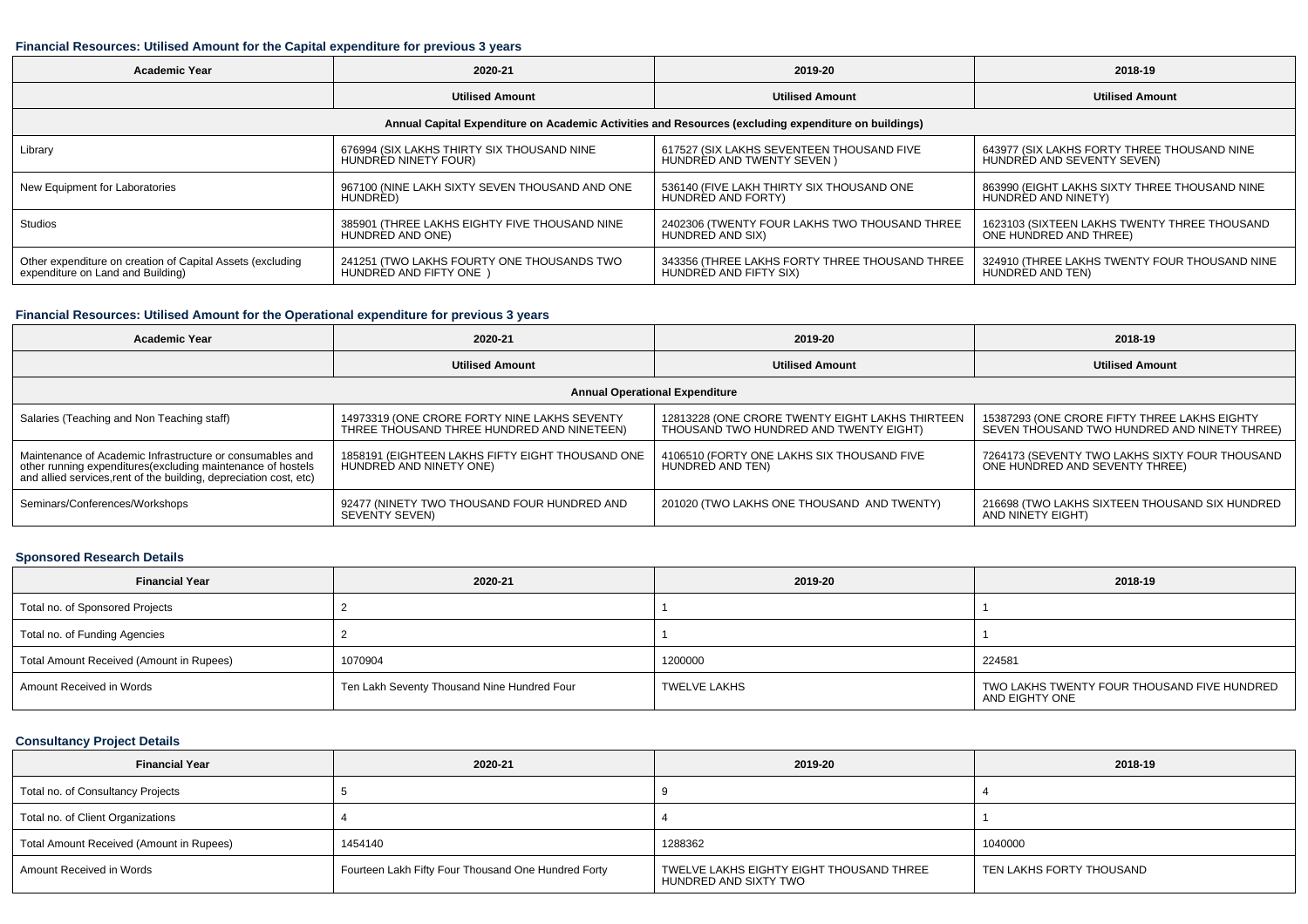## **PCS Facilities: Facilities of physically challenged students**

| 1. Do your institution buildings have Lifts/Ramps?                                                                                                         | Yes, more than 80% of the buildings |
|------------------------------------------------------------------------------------------------------------------------------------------------------------|-------------------------------------|
| 2. Do your institution have provision for walking aids, including wheelchairs and transportation from one building to another for<br>handicapped students? | Yes                                 |
| 3. Do your institution buildings have specially designed toilets for handicapped students?                                                                 | Yes, more than 80% of the buildings |

## **Faculty Details**

| Srno           | <b>Name</b>                        | Age | Designation                | Gender | Qualification  | <b>Experience (In</b><br>Months) | <b>Currently working</b><br>with institution? | <b>Joining Date</b> | <b>Leaving Date</b>      | <b>Association type</b> |
|----------------|------------------------------------|-----|----------------------------|--------|----------------|----------------------------------|-----------------------------------------------|---------------------|--------------------------|-------------------------|
| $\mathbf{1}$   | PIRAIARASI C                       | 41  | Associate Professor        | Female | M.S            | 171                              | Yes                                           | 01-07-2019          | $\overline{\phantom{a}}$ | Regular                 |
| $\overline{2}$ | <b>SM VIDHYA</b><br><b>SANKARI</b> | 38  | <b>Assistant Professor</b> | Female | M.Arch.        | 193                              | Yes                                           | 31-05-2019          | $\overline{a}$           | Regular                 |
| 3              | A SIVA BARATHI                     | 34  | <b>Assistant Professor</b> | Female | B. Arch        | 125                              | Yes                                           | 04-02-2019          | $\overline{\phantom{a}}$ | Regular                 |
| $\overline{4}$ | P PAVALAVELSH                      | 31  | <b>Assistant Professor</b> | Male   | M.Arch.        | 84                               | Yes                                           | 06-05-2019          | $\overline{\phantom{a}}$ | Regular                 |
| 5              | J Jinu Louishidha<br>Kitchley      | 46  | Professor                  | Female | Ph.D           | 264                              | Yes                                           | 20-07-2009          | $\sim$                   | Regular                 |
| 6              | Elanchezian S A V                  | 56  | Associate Professor        | Male   | Ph.D           | 408                              | Yes                                           | 24-12-2012          | $\sim$                   | Regular                 |
| $\overline{7}$ | M Sindhuja                         | 34  | Assistant Professor        | Female | M.Arch.        | 99                               | Yes                                           | 04-06-2014          | $\sim$                   | Regular                 |
| 8              | S Subhashini                       | 41  | Associate Professor        | Female | Ph.D           | 228                              | Yes                                           | 21-06-2006          | $\sim$                   | Regular                 |
| 9              | I Chandramathy                     | 40  | Professor                  | Female | Ph.D           | 166                              | Yes                                           | 08-09-2008          | $\sim$                   | Regular                 |
| 10             | S Santhana Iyyappa<br>Sundararaj   | 37  | Associate Professor        | Male   | M.Arch.        | 169                              | Yes                                           | 29-01-2010          | $\overline{\phantom{a}}$ | Regular                 |
| 11             | P Vivek                            | 40  | Associate Professor        | Male   | M.Arch         | 181                              | Yes                                           | 07-06-2010          | $\overline{\phantom{a}}$ | Regular                 |
| 12             | <b>KARTHIKEYARAJA</b>              | 48  | Associate Professor        | Male   | M.Arch.        | 324                              | Yes                                           | 04-12-2008          | $\overline{\phantom{a}}$ | Regular                 |
| 13             | G Balaji                           | 43  | Professor                  | Male   | Ph.D           | 240                              | Yes                                           | 05-06-2002          | $\overline{\phantom{a}}$ | Regular                 |
| 14             | S Thanga lavanya                   | 38  | Associate Professor        | Female | M.Arch.        | 136                              | Yes                                           | 03-09-2012          | $\overline{\phantom{a}}$ | Regular                 |
| 15             | <b>MEENA KUMARI R</b>              | 45  | Associate Professor        | Female | M.Arch.        | 246                              | Yes                                           | 14-06-2017          | $\overline{\phantom{a}}$ | Regular                 |
| 16             | <b>JEYABALAJI R</b>                | 30  | <b>Assistant Professor</b> | Male   | B. Arch        | 92                               | Yes                                           | 20-03-2017          | $\sim$                   | Regular                 |
| 17             | <b>AARTHI MAILA</b><br>DEVI S      | 27  | <b>Assistant Professor</b> | Female | B. Arch        | 72                               | Yes                                           | 28-06-2017          | $\overline{\phantom{a}}$ | Regular                 |
| 18             | A Ayswarya                         | 34  | <b>Assistant Professor</b> | Female | B. Arch        | 137                              | Yes                                           | 12-03-2018          | $\overline{\phantom{a}}$ | Regular                 |
| 19             | <b>VINOTHKUMAR R</b>               | 33  | <b>Assistant Professor</b> | Male   | MFA(Fine Arts) | 152                              | Yes                                           | 05-03-2018          | $\overline{\phantom{a}}$ | Regular                 |
| 20             | VIJAYANAND U                       | 49  | Professor                  | Male   | M.Arch.        | 306                              | Yes                                           | 01-03-2018          | $\overline{\phantom{a}}$ | Regular                 |
| 21             | K PERIYANNAN                       | 52  | Professor                  | Male   | M.Arch.        | 336                              | Yes                                           | 12-02-2018          | $\overline{\phantom{a}}$ | Visiting                |
| 22             | SENTHIL PANDIAN                    | 47  | Professor                  | Male   | B. Arch        | 288                              | Yes                                           | 01-01-2018          | $\sim$                   | Visiting                |
| 23             | V RAMESH KUMAR                     | 46  | Professor                  | Male   | M.Arch.        | 300                              | No                                            | 05-02-2018          | 01-05-2019               | Visiting                |